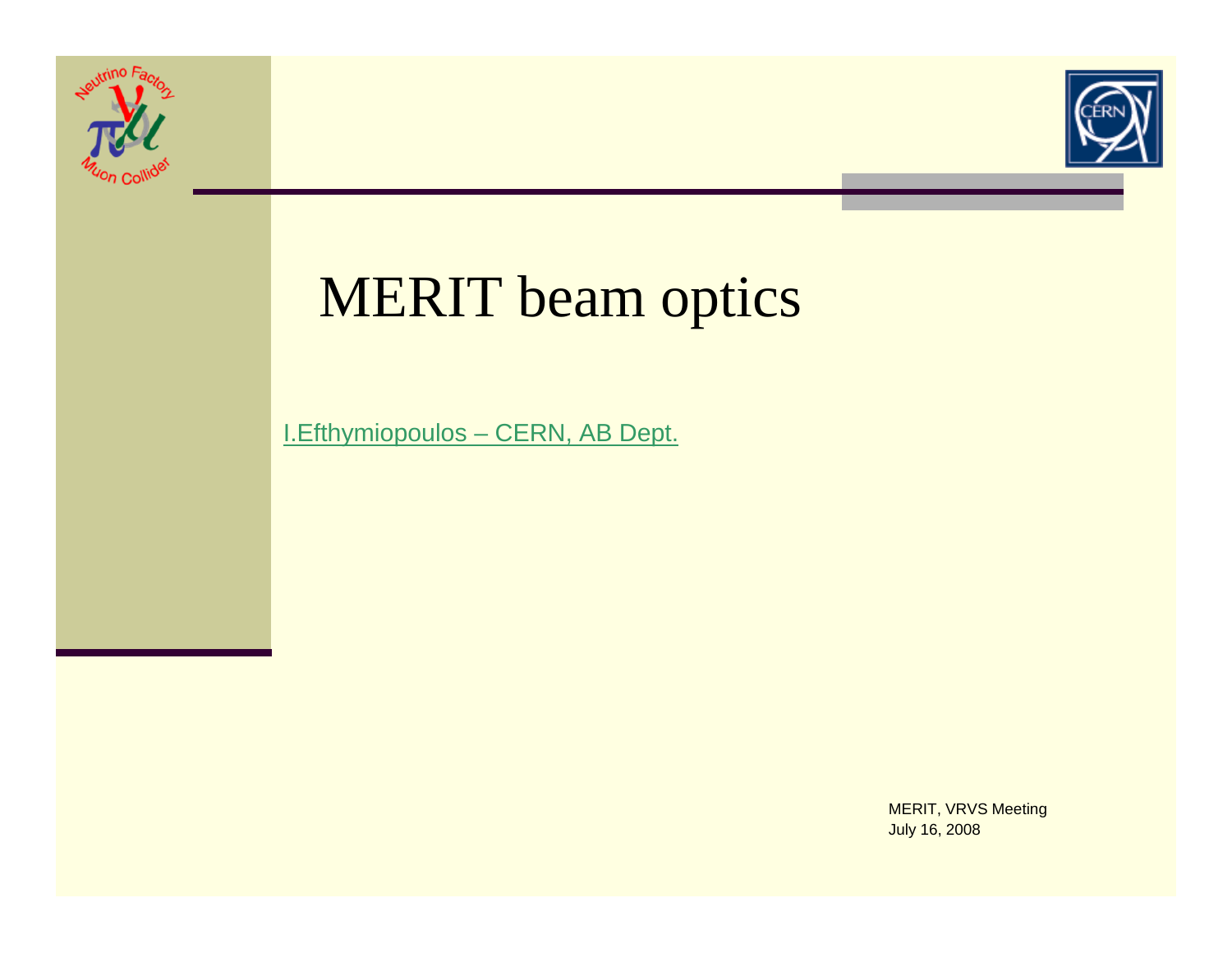#### MERIT Elements – Layout

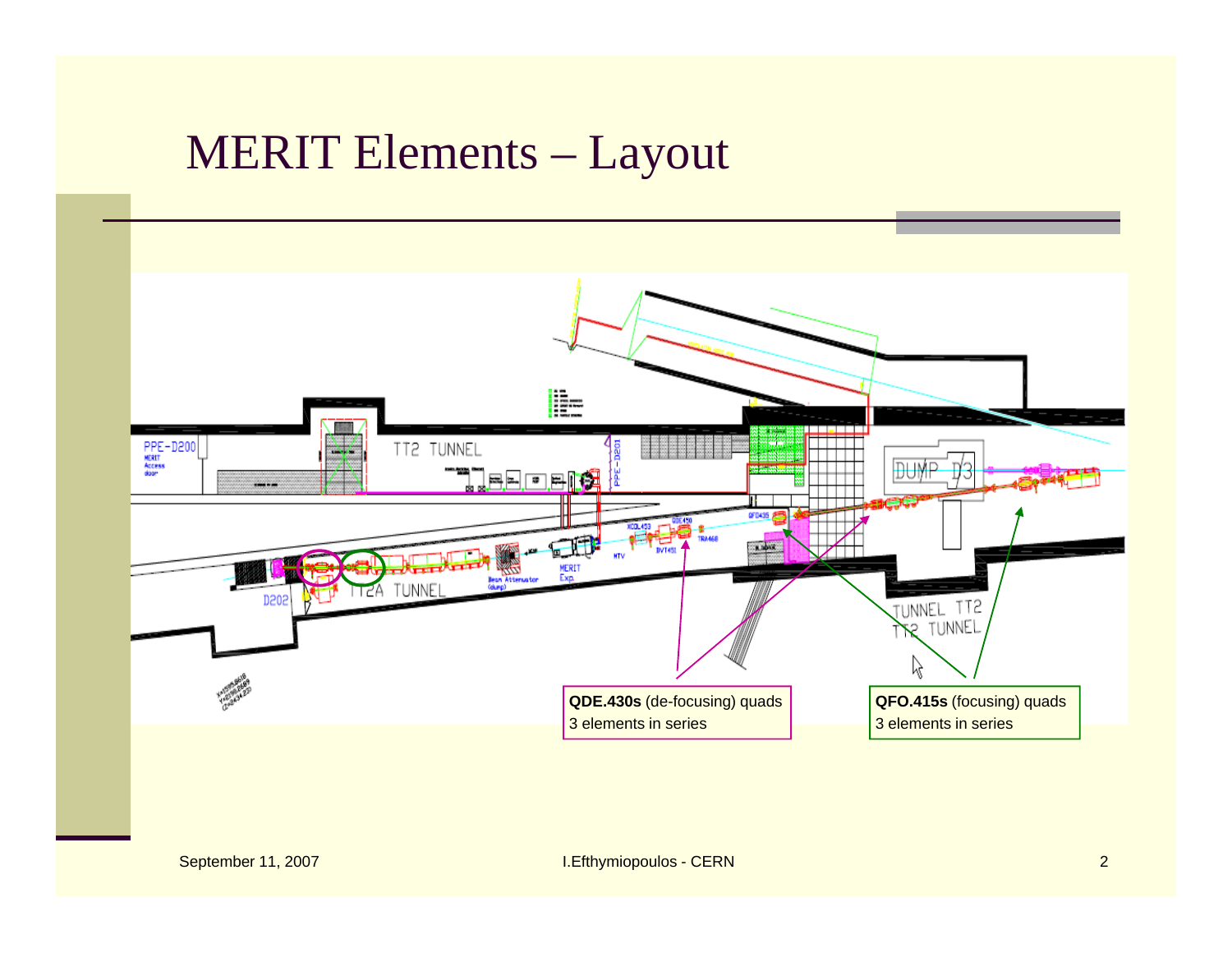## Survey data after the MERIT run – 18.12.2007



September 11, 2007 **I.Efthymiopoulos - CERN**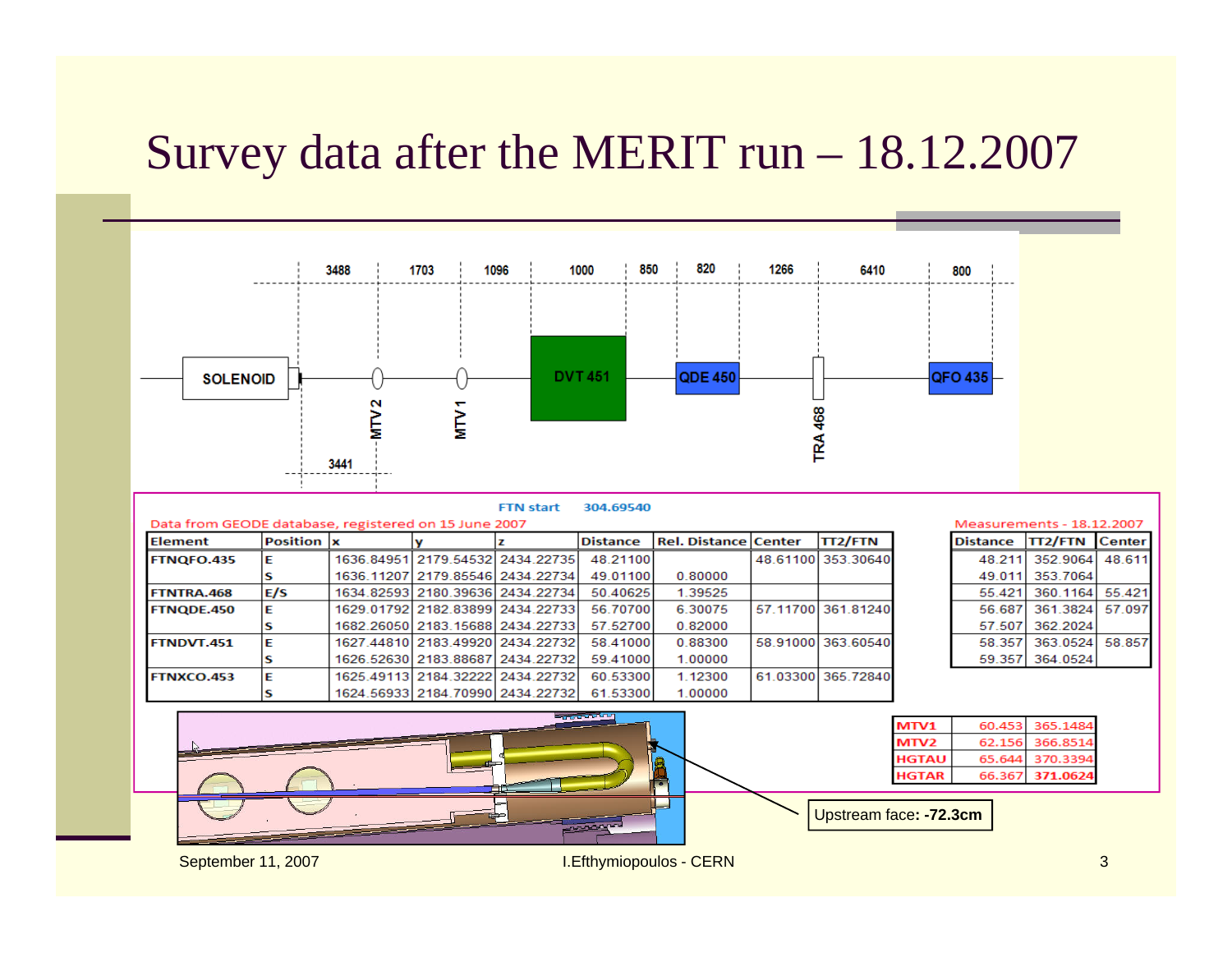#### Beam optics

#### Fit parameters: QFO, QDO strengths and locations (within limits)



19.3362

 $-3.4119$ 

373.6914

**HG-WDO** 

0.3160

10.7838

1.9397

 $-1.6025$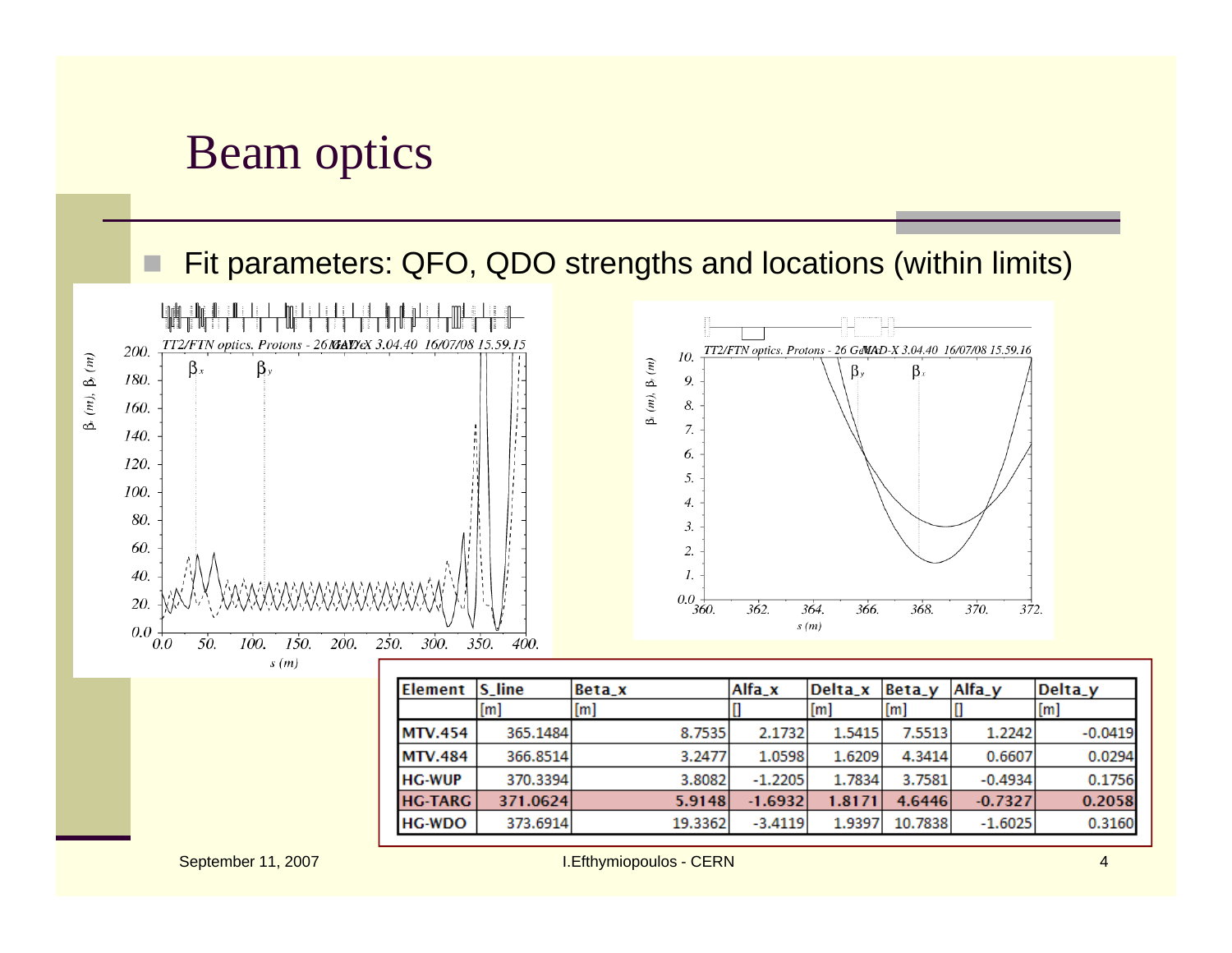#### Beam envelope  $(1-sigma)$  -  $\varepsilon$ =0.25 (mm.mrad), Dp=0.1%

#### Without dispersion term

O

□

#### П With dispersion term



σ(x) = 2.2mm , σ(y) = 0.86 mm,

ш. 164 J/gr@30TP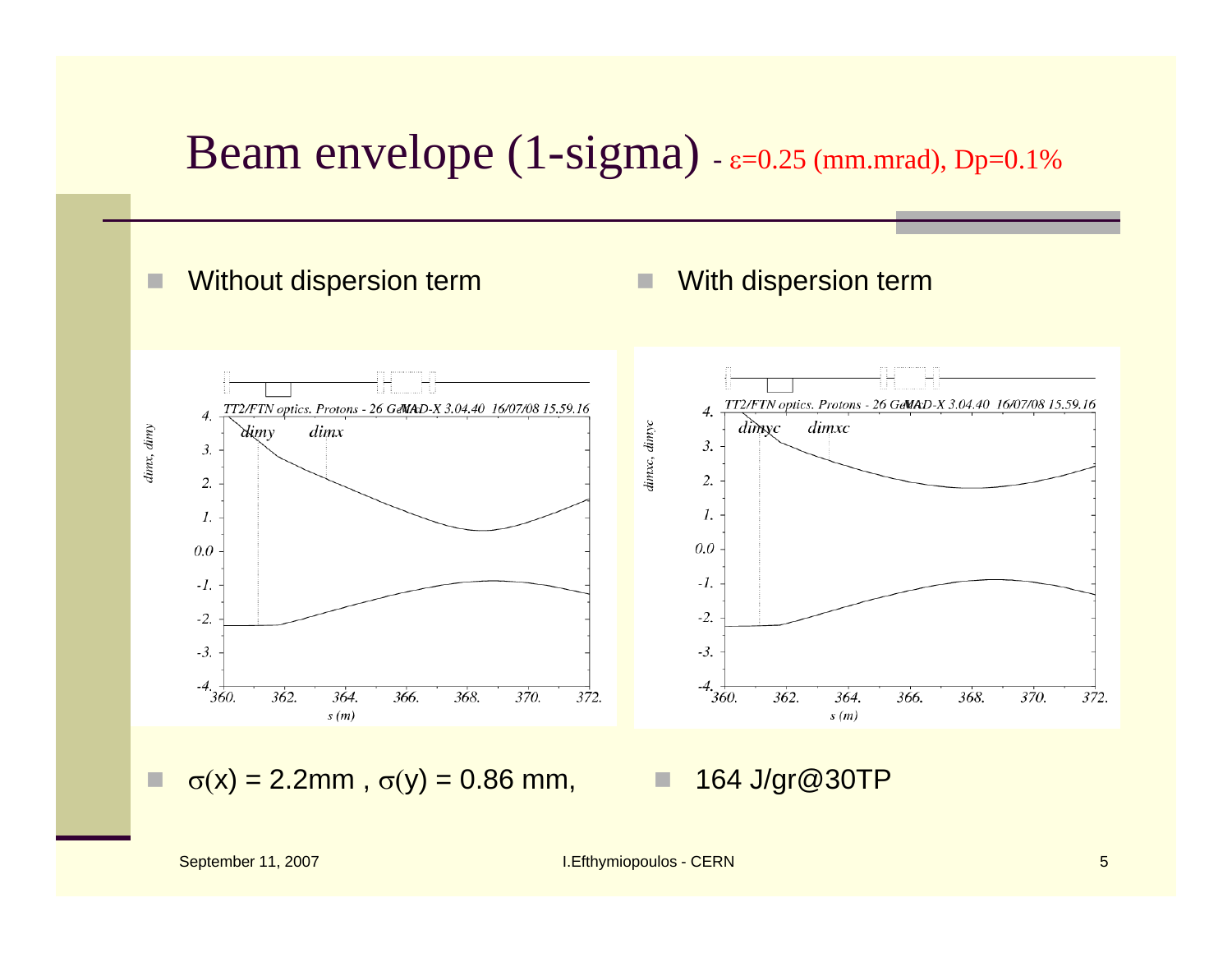#### Beam optics – summary

- Optics solution found within the overall constrains
- П Lack of survey before the data-taken introduced an error to the beam focus position
	- Beam waist advanced by ~1m upstream of solenoid
- Beam spot estimate depends on emittance measurement
	- We did not insist of having systematic measurement of the beam emittance during the run
	- Only five measurements done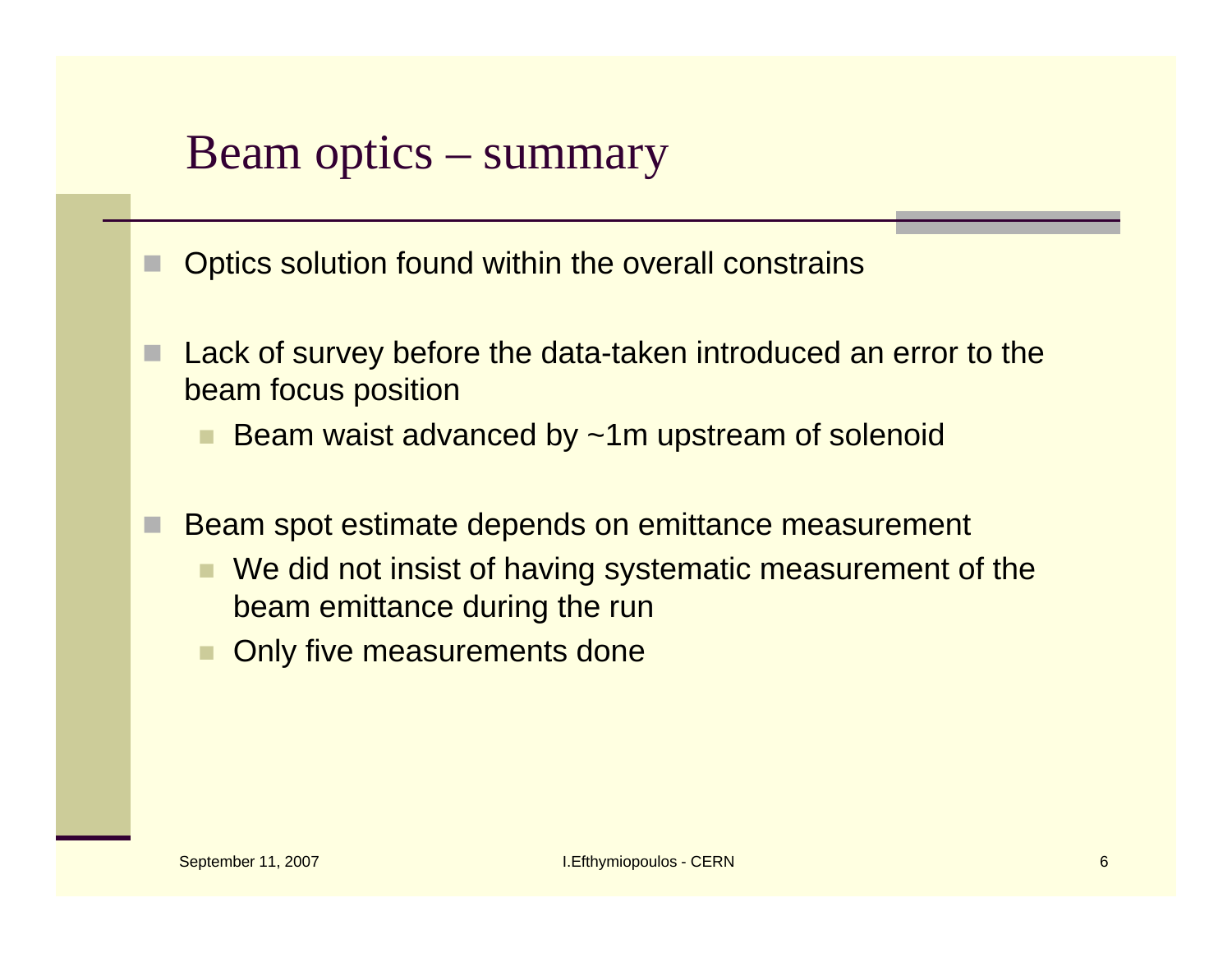### Beam Emittance measurement – 14 GeV/c

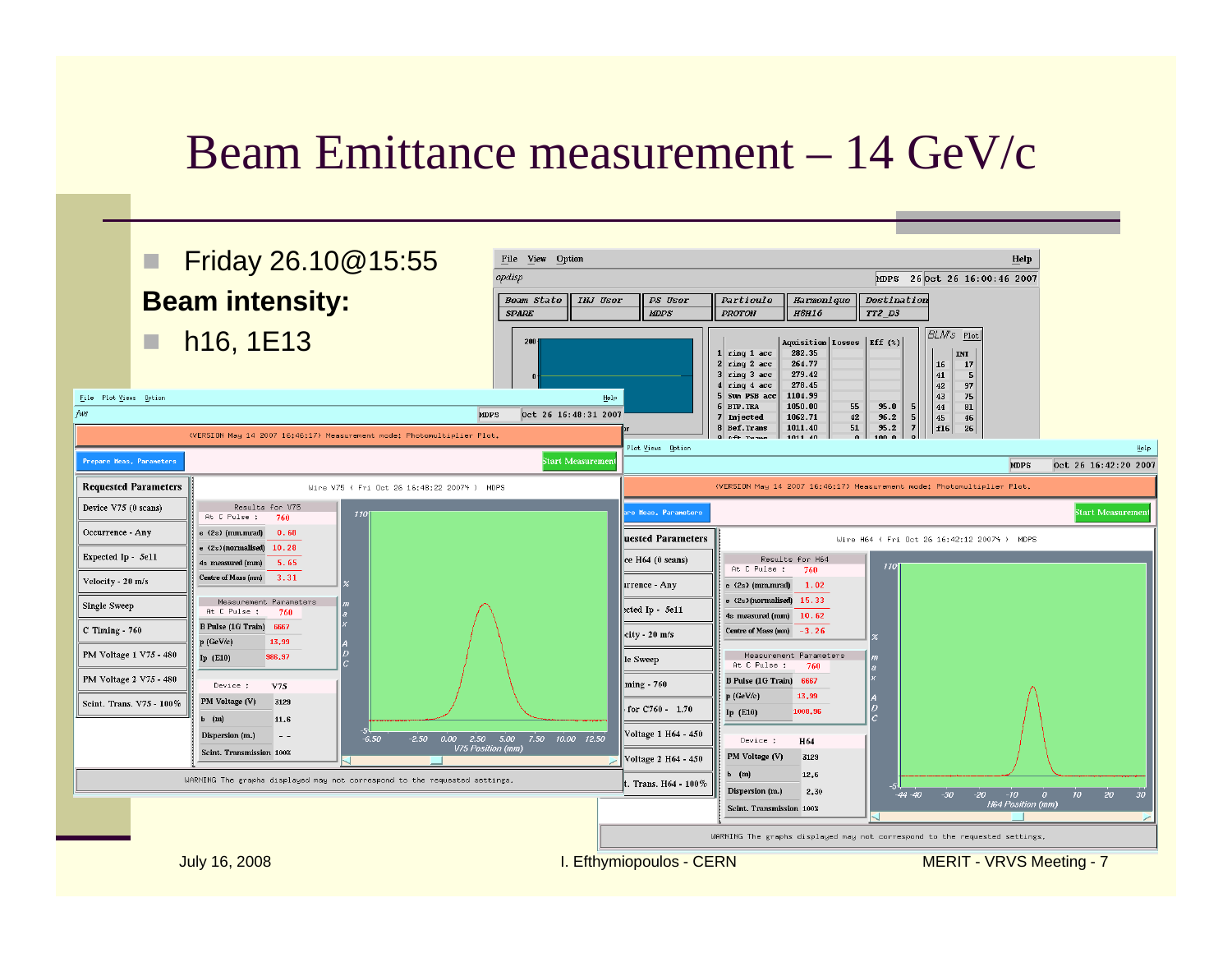## Beam Emittance measurement – 14 GeV/c

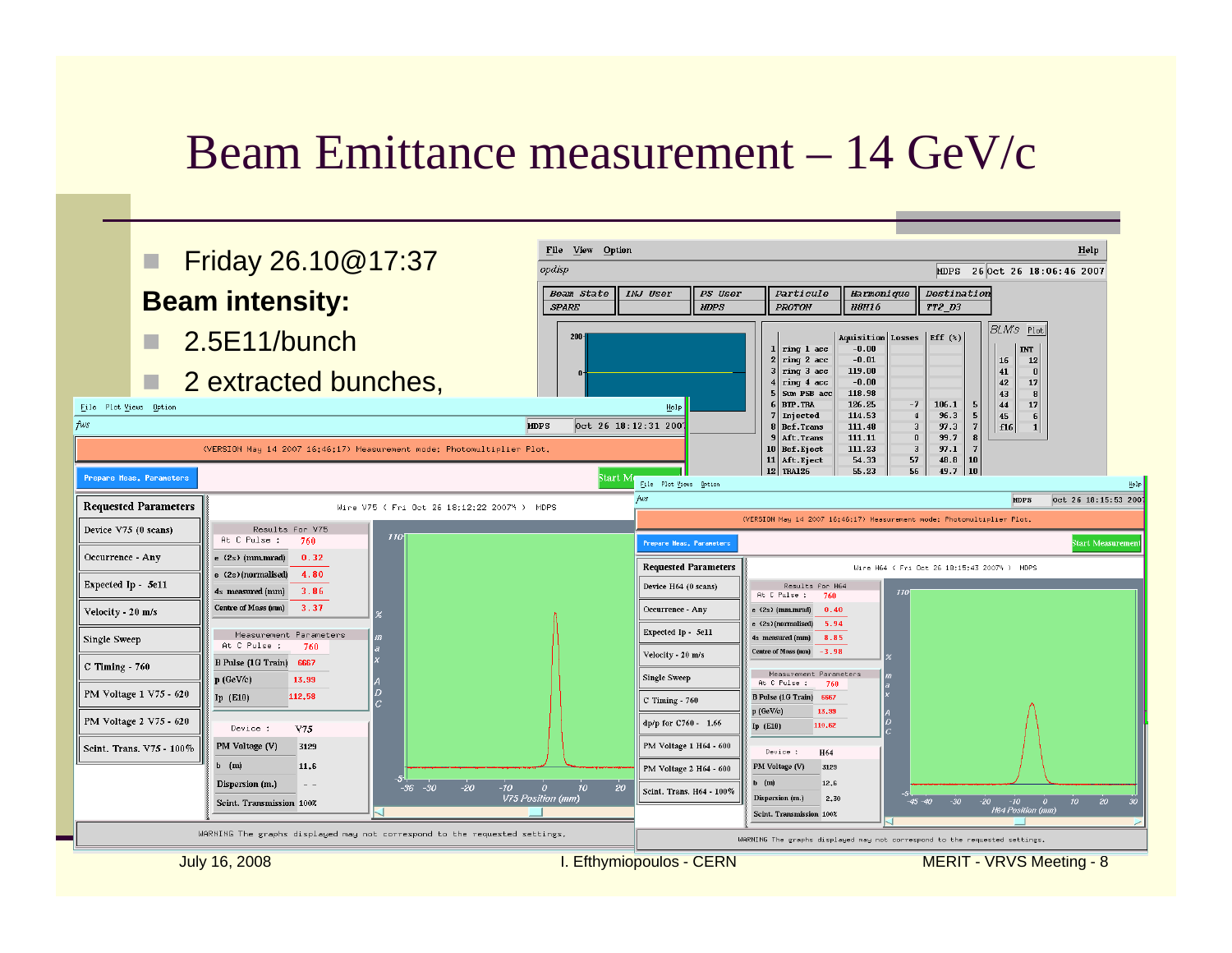## Beam Emittance measurement – 14 GeV/c

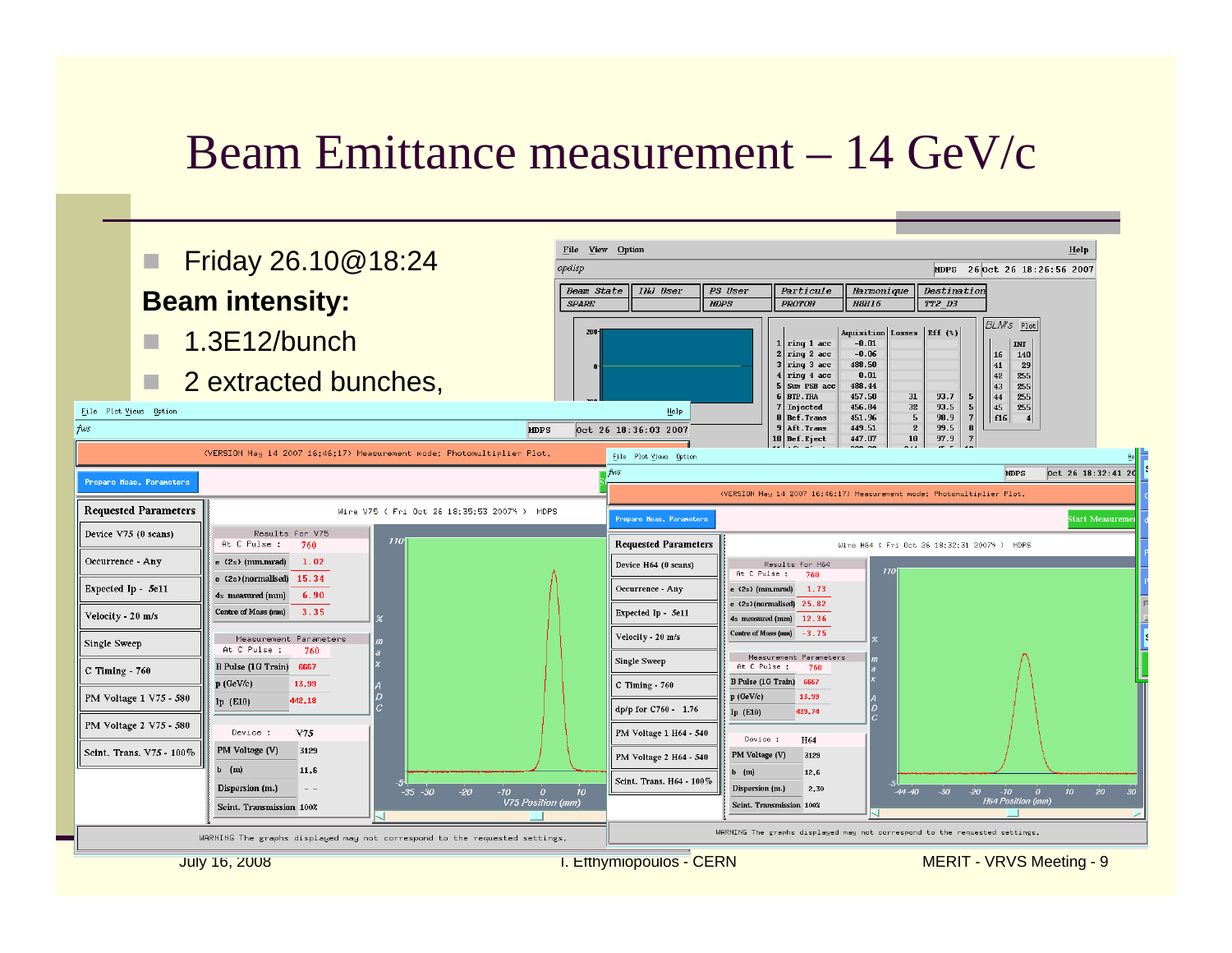## Beam Emittance measurement – 24 GeV/c

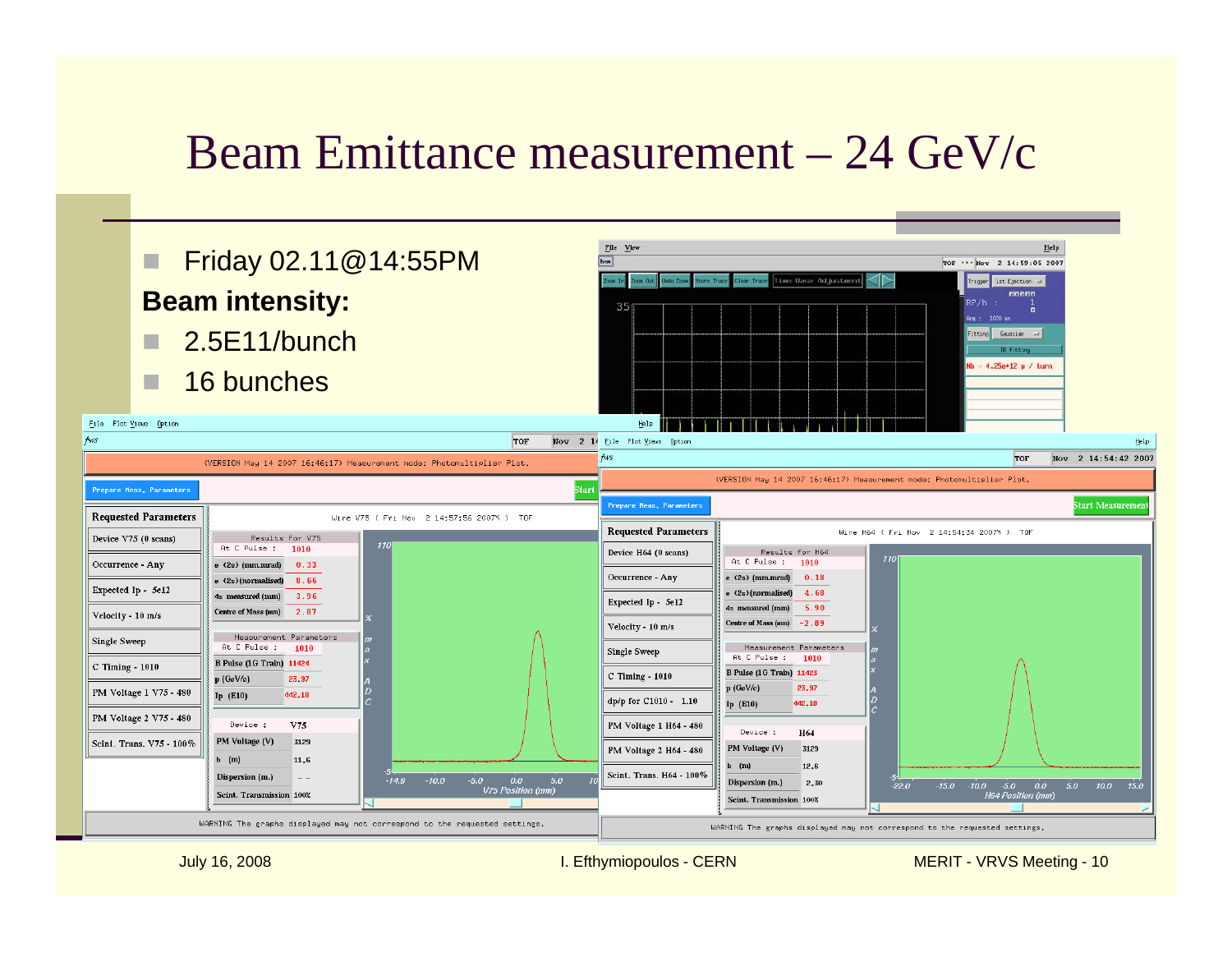### Beam Emittance measurement – 24 GeV/c

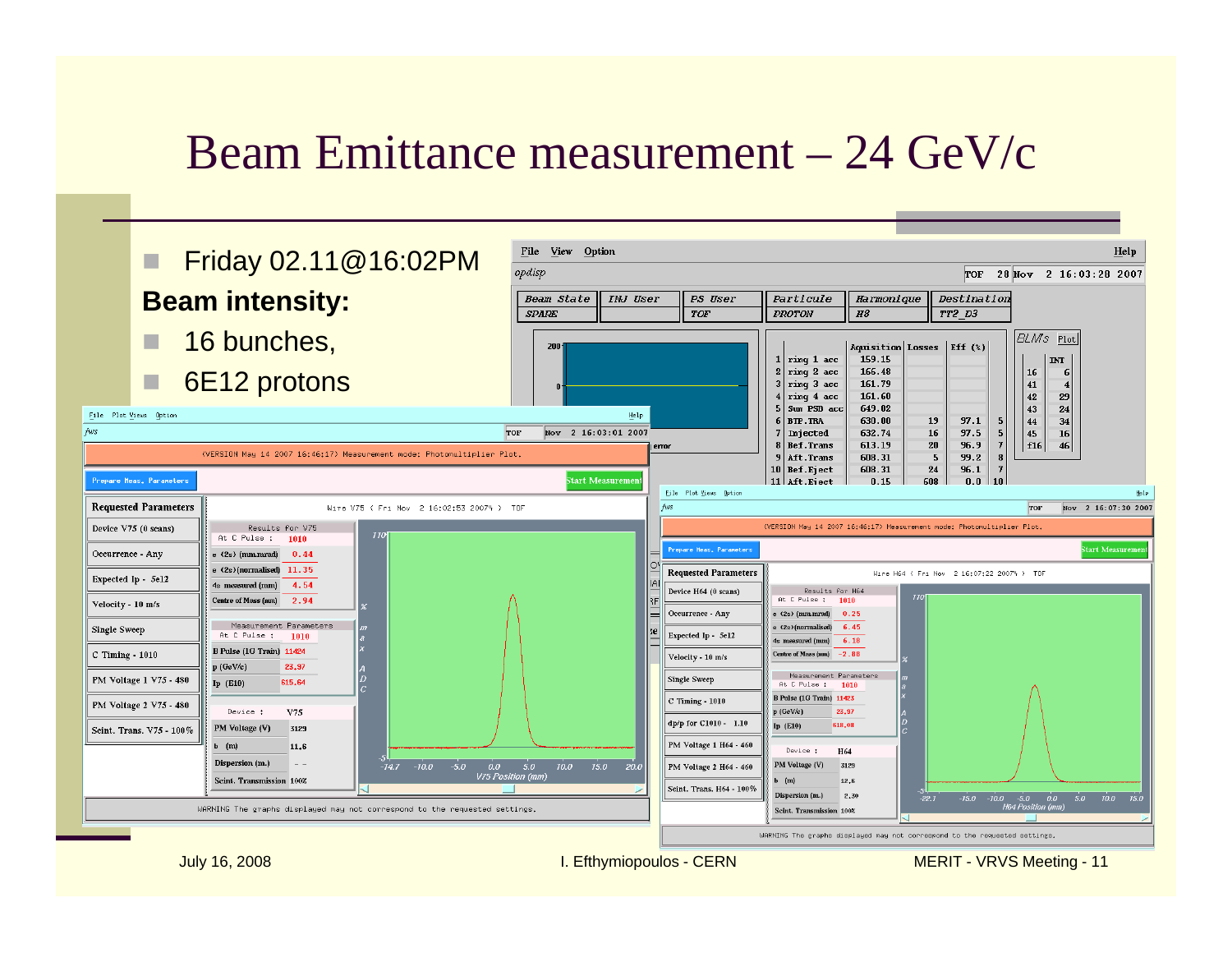#### Emittance measurement

#### Use the data to extrapolate at higher intensities

| Intensity        | <b>Pheam</b> | Eh(2s)    | Eh(2s) | Ev(2s)    | Ev(2s)<br>[norm] |  |
|------------------|--------------|-----------|--------|-----------|------------------|--|
| [e13]            | [GeV]        | [mm.mrad] | [norm] | [mm.mrad] |                  |  |
| <b>MERIT-run</b> |              |           |        |           |                  |  |
| 1.0090           | 14           | 1.02      | 15.33  | 0.68      | 10.28            |  |
| 0.1112           | 14           | 0.4       | 5.94   | 0.32      | 4.8              |  |
| 0.4428           | 14           | 0.18      | 4.68   | 0.33      | 8.66             |  |
| 0.6080           | 24           | 0.25      | 6.45   | 0.44      | 11.35            |  |
| 0.4471           | 24           | 1.73      | 25.82  | 1.02      | 15.34            |  |
|                  |              |           |        |           |                  |  |

**Eh & Ev [norm]**

Eh & Ev

[norm]

| Eh(2s)  | Eh(2s)    | Ev(2s)  | Ev(2s)    |  |
|---------|-----------|---------|-----------|--|
| [norm]  | 'mm.mrad1 | [norm]  | [mm.mrad] |  |
| 35.2898 | 1.3678    | 23.8392 | 0.9242    |  |
| 35.2898 | 2.3764    | 23.8392 | 1.5893    |  |

#### **Transverse emittance (2s) in TT2** 45**MERIT-Eh** 40**y = 11.23x + 1.5998** MERIT-EvЖ **R² = 0.6783**35 Linear (MERIT-Eh) 30 Linear (MERIT-Ev)25**y = 6.0664x + 5.6415** 20**R² = 0.6321**15 105 $\Omega$

0.0000 0.5000 1.0000 1.5000 2.0000 2.5000 3.0000 3.5000 4.0000**Beam intensity (1E13)**

24 GeV

14 GeV